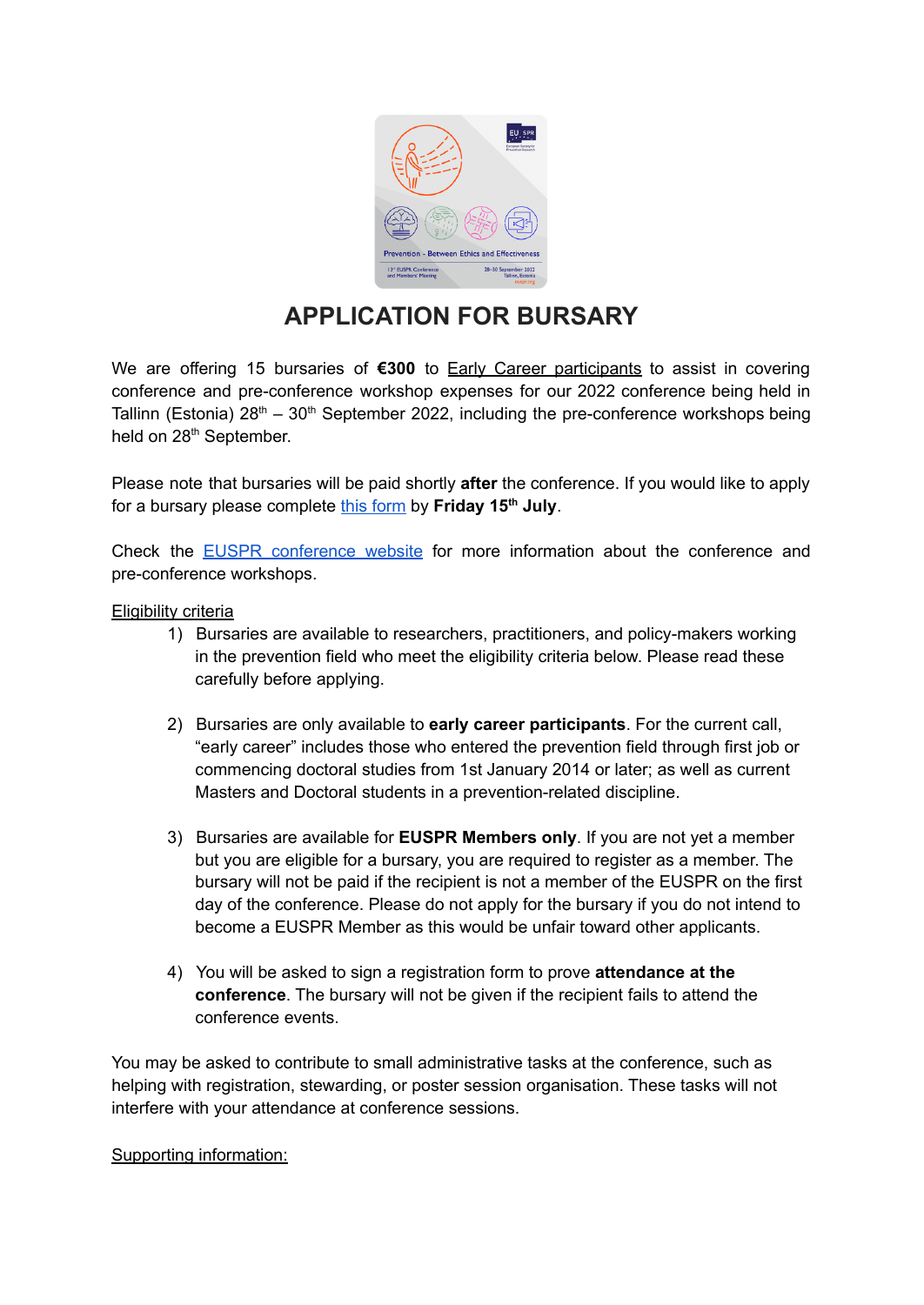- 1. Please declare where you expect to make up the extra funding required for attendance (e.g. co-funding from your institution)
- 2. Please include an electronic copy of your CV (1-2 pages maximum)
- 3. Please include a short letter of confirmation which clearly states that you fulfil the criteria of being Early Career (e.g. signed and scanned letter from supervisor or administrator)
- 4. Please indicate if you intend to submit an abstract and present at the conference (poster, oral communication, Pecha-Kucha, I do not intend to submit an abstract)?
- 5. Please indicate if you have attended the EUSPR conference previously? (Yes; No)
- 6. Please describe in up to 150 words your motivation to attend the conference/workshop

| <b>Contact details</b>                                                                                             |        |  |
|--------------------------------------------------------------------------------------------------------------------|--------|--|
| <b>Family Name</b>                                                                                                 |        |  |
| <b>First Name</b>                                                                                                  |        |  |
| <b>Institution/Department</b>                                                                                      |        |  |
| <b>Address</b>                                                                                                     |        |  |
| <b>Email address</b>                                                                                               |        |  |
| Early Career Status (please tick one option)                                                                       |        |  |
| No more than 8 years since entering the prevention field through first job<br>or commencing doctoral studies       | $\Box$ |  |
| Doctoral student in a prevention-related discipline                                                                | □      |  |
| Masters student in a prevention-related discipline                                                                 | П      |  |
| EUSPR Membership status (please tick one option)                                                                   |        |  |
| EUSPR membership details: http://euspr.org/membership/. The bursary can be used to<br>cover EUSPR membership fees. |        |  |
| <b>Current EUSPR member</b>                                                                                        | □      |  |
| Intend to join/renew membership during/prior to conference registration                                            | П      |  |
| Conference attendance (please tick one option)                                                                     |        |  |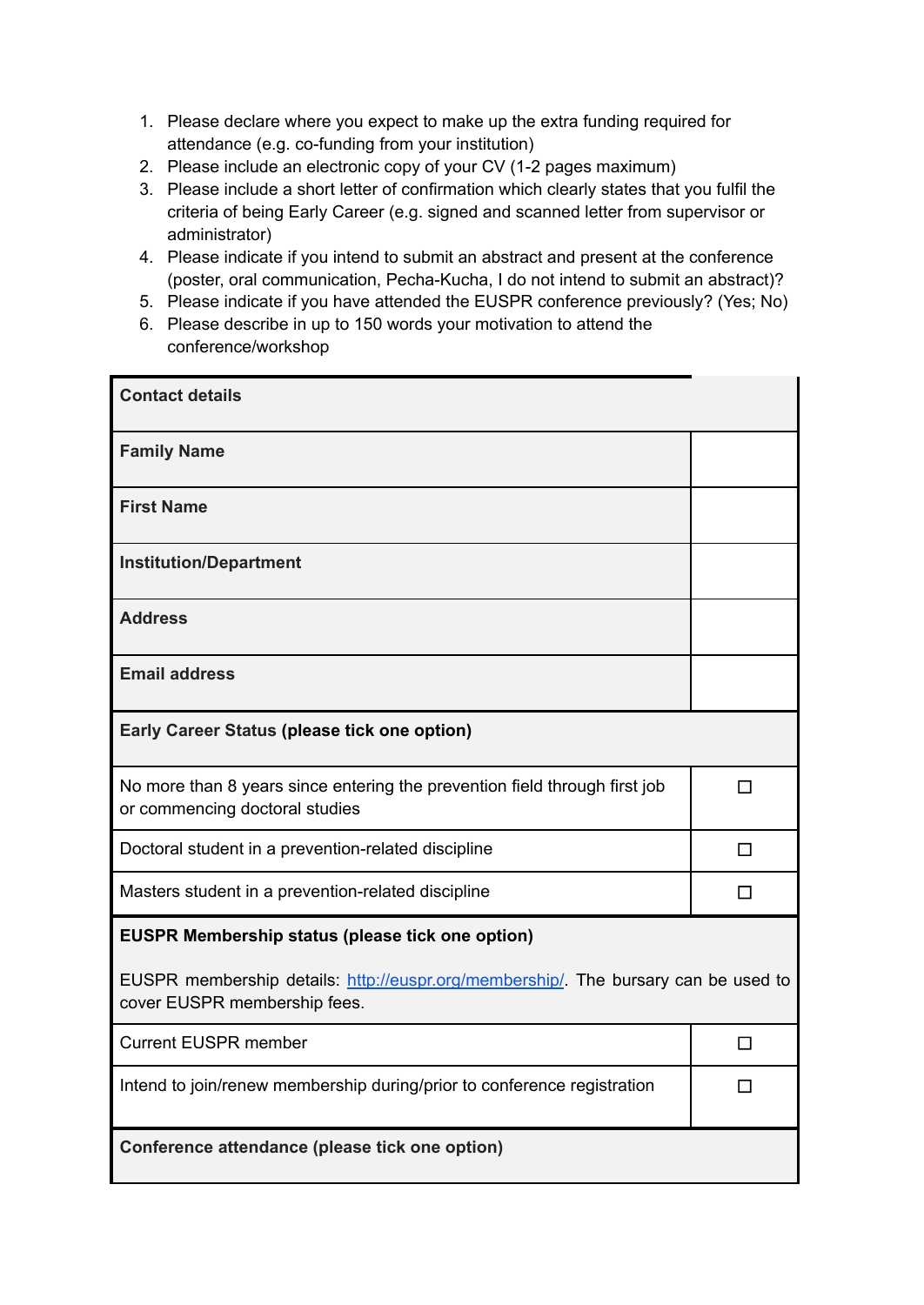| Attending the conference                                                                                                                                                  |                                  |
|---------------------------------------------------------------------------------------------------------------------------------------------------------------------------|----------------------------------|
| Not attending the conference                                                                                                                                              | П                                |
| Bursary Amount applied for (in Euro, maximum of €300)                                                                                                                     | €                                |
| How will you pay for the rest of your conference expenses? (e.g.<br>research grant, departmental funds, another travel scholarship,<br>personal funds)                    |                                  |
| Included with this document (required to complete application)                                                                                                            |                                  |
| 1. A copy of your brief CV                                                                                                                                                | П                                |
| 1. A short letter of confirmation which states that you fulfil the criteria<br>of being Early Career (e.g. signed and scanned letter from<br>supervisor or administrator) |                                  |
| 1. Do you intend to submit an abstract and present at the<br>conference? (Please tick)                                                                                    | Poster:<br>$\perp$               |
| Applicants that intend to present at the conference will be prioritised.                                                                                                  | Oral talk:<br>No:                |
| 1. Have you attended the EUSPR conference previously? (Please<br>tick one option, this is not part of our eligibility criteria)                                           | Yes:<br>$\perp$<br>No:<br>$\Box$ |